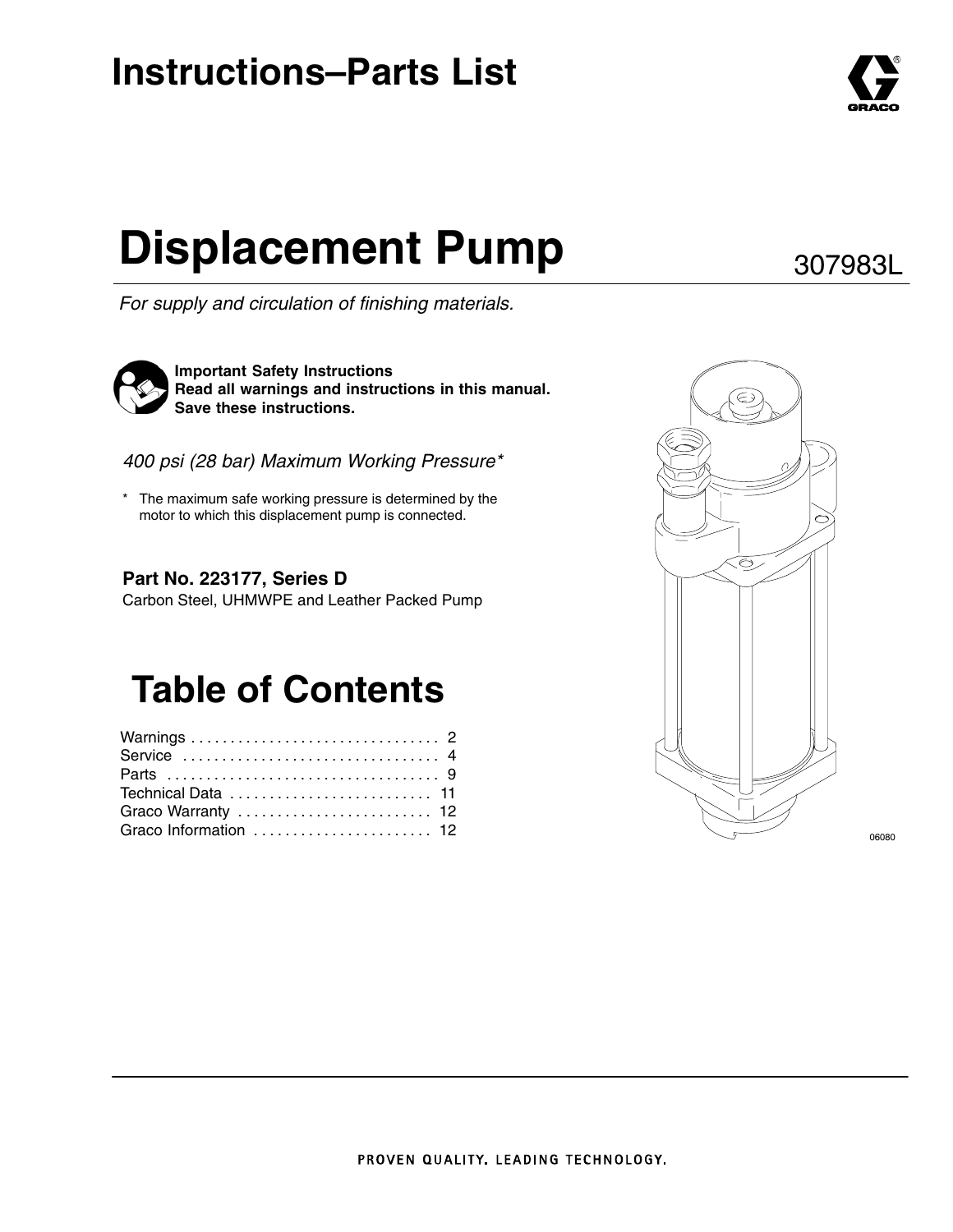# **Symbols**

### **Warning Symbol**

### **Caution Symbol**

### **WARNING**

This symbol alerts you to the possibility of serious injury or death if you do not follow the instructions. **CAUTION**

This symbol alerts you to the possibility of damage to or destruction of equipment if you do not follow the instructions.

# **WARNING**



### **EQUIPMENT MISUSE HAZARD**

Equipment misuse can cause the equipment to rupture or malfunction and result in serious injury.

- This equipment is for professional use only.
- Read all instruction manuals, tags, and labels before operating the equipment.
- Use the equipment only for its intended purpose. If you are not sure, call your Graco distributor.
- Do not alter or modify this equipment.
- Check equipment daily. Repair or replace worn or damaged parts immediately.
- Do not exceed the maximum working pressure of the lowest rated system component. Refer to the **Technical Data** on page 11 for the maximum working pressure of this equipment.
- Use fluids and solvents which are compatible with the equipment wetted parts. Refer to the **Technical Data** on page 11, and in all equipment manuals. Read the fluid and solvent manufacturer's warnings.
- Do not use hoses to pull equipment.
- Route hoses away from traffic areas, sharp edges, moving parts, and hot surfaces. Do not expose Graco hoses to temperatures above 82 $^{\circ}$ C (180 $^{\circ}$ F) or below  $-40^{\circ}$ C (-40 $^{\circ}$ F).
- Wear hearing protection when operating this equipment.
- Do not lift pressurized equipment.
- Comply with all applicable local, state, and national fire, electrical, and safety regulations.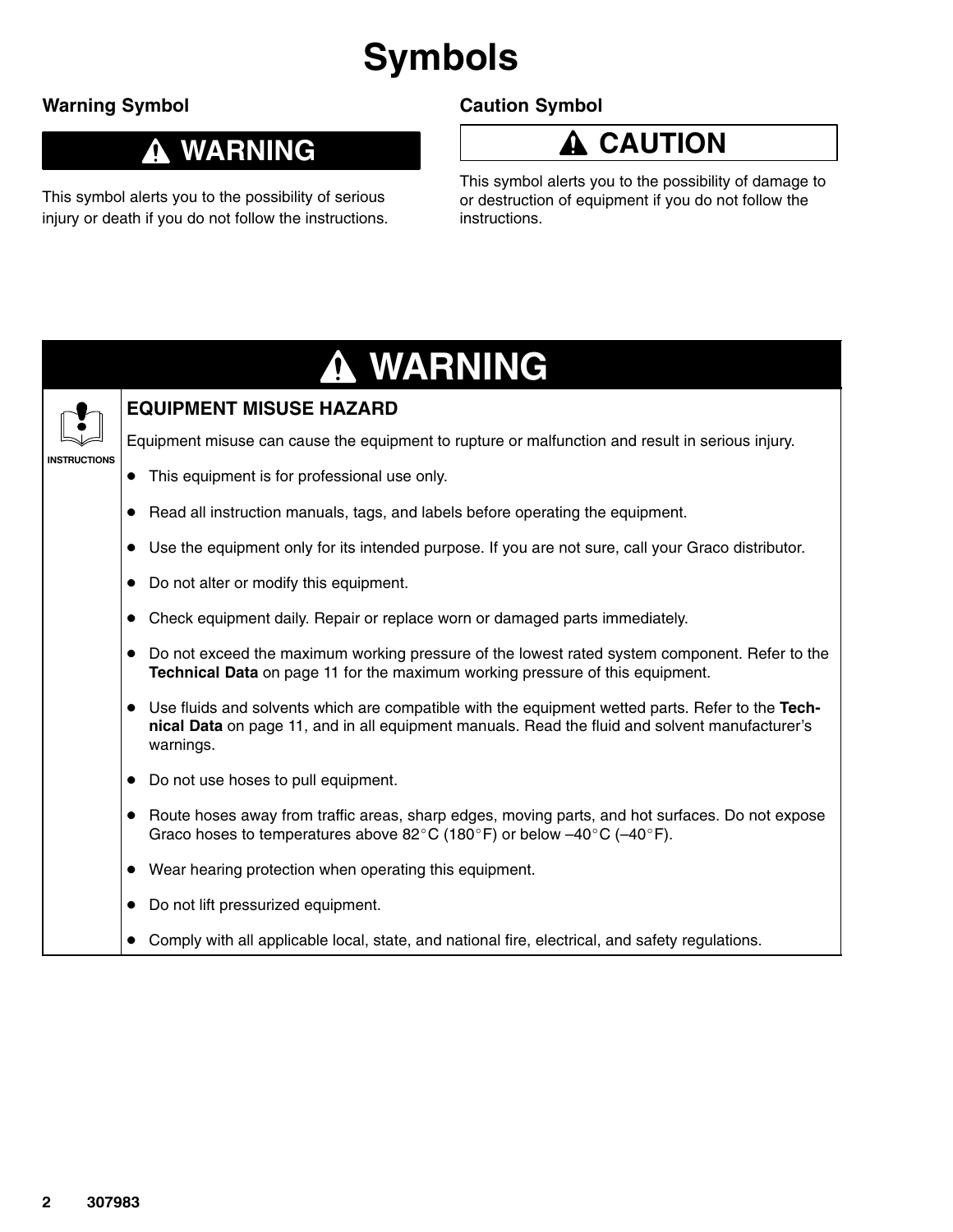# **WARNING**

⊤

| <b>FIRE AND EXPLOSION HAZARD</b>                                                                                                                                                               |
|------------------------------------------------------------------------------------------------------------------------------------------------------------------------------------------------|
| Improper grounding, poor ventilation, open flames or sparks can cause a hazardous condition and<br>result in a fire or explosion and serious injury.                                           |
| Ground the equipment and the object being sprayed. Refer to Grounding in your separate pump<br>manual.                                                                                         |
| If there is any static sparking or you feel an electric shock while using this equipment, stop spray-<br>ing immediately. Do not use the equipment until you identify and correct the problem. |
| • Provide fresh air ventilation to avoid the buildup of flammable fumes from solvents or the fluid<br>being sprayed.                                                                           |
| Keep the spray area free of debris, including solvent, rags, and gasoline.                                                                                                                     |
| Electrically disconnect all equipment in the spray area.                                                                                                                                       |
| Extinguish all open flames or pilot lights in the spray area.                                                                                                                                  |
| Do not smoke in the spray area.                                                                                                                                                                |
| Do not turn on or off any light switch in the spray area while operating or if fumes are present.                                                                                              |
| Do not operate a gasoline engine in the spray area.                                                                                                                                            |
| <b>TOXIC FLUID HAZARD</b>                                                                                                                                                                      |
| Hazardous fluid or toxic fumes can cause serious injury or death if splashed in the eyes or on the skin,<br>inhaled, or swallowed.                                                             |
| Know the specific hazards of the fluid you are using.                                                                                                                                          |
| • Store hazardous fluid in an approved container. Dispose of hazardous fluid according to all local,<br>state and national guidelines.                                                         |
| Always wear protective eyewear, gloves, clothing and respirator as recommended by the fluid and<br>solvent manufacturer.                                                                       |
| <b>MOVING PARTS HAZARD</b>                                                                                                                                                                     |
| Moving parts can pinch or amputate your fingers.                                                                                                                                               |
| Keep clear of all moving parts when starting or operating the pump.                                                                                                                            |
| Before servicing the equipment, follow the Pressure Relief Procedure on page 4 to prevent the<br>equipment from starting unexpectedly.                                                         |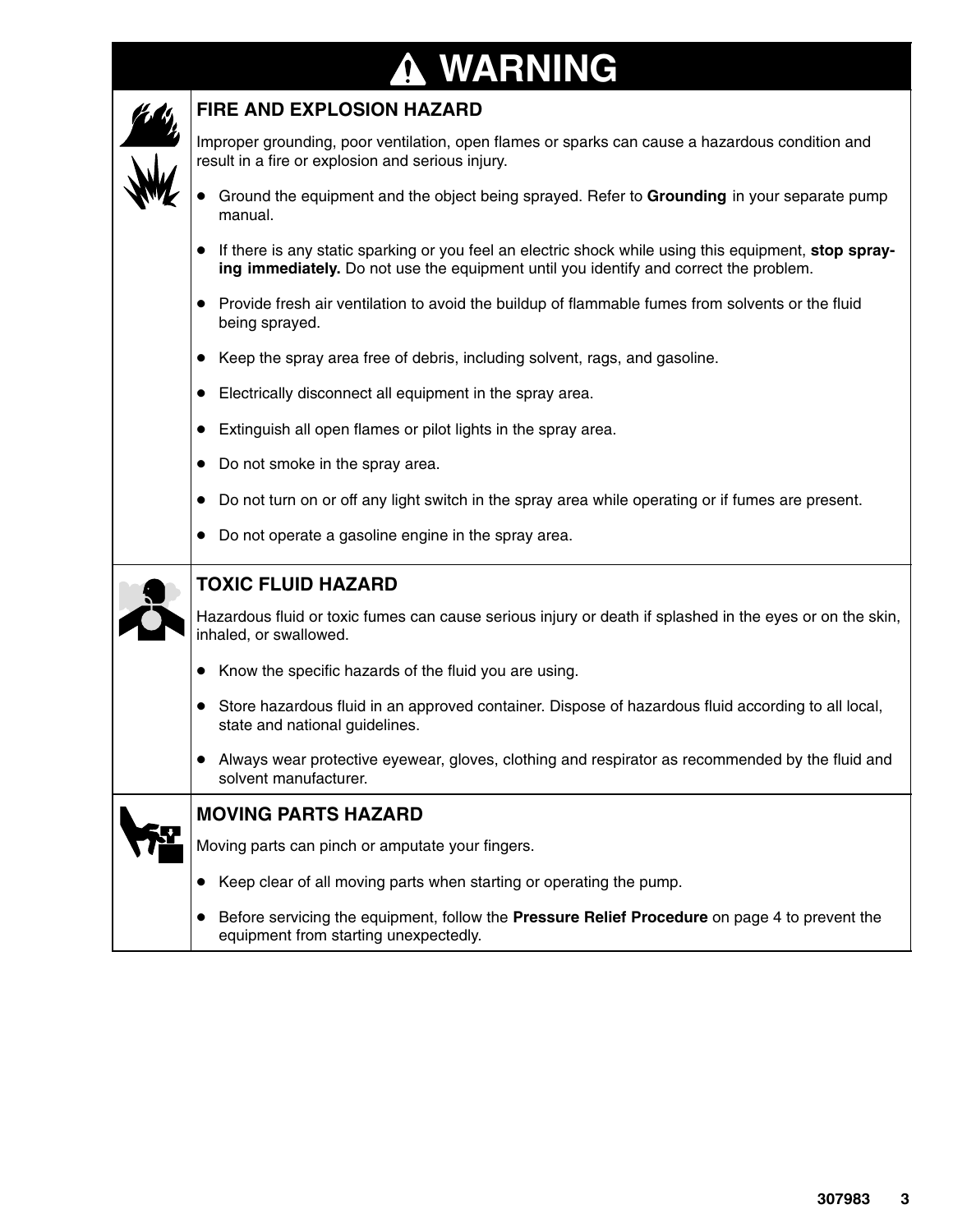### **Pressure Relief Procedure**

### **WARNING**

### **PRESSURIZED EQUIPMENT HAZARD**

The system pressure must be manually relieved to prevent the system from starting or spraying accidentally. To reduce the risk of an injury from accidental spray from the gun, splashing fluid, or moving parts, follow the **Pressure Relief Procedure** whenever you:

- $\bullet$ are instructed to relieve the pressure,
- $\bullet$ stop spraying,
- $\bullet$ check or service any of the system equipment,
- $\bullet$ or install or clean the spray nozzle.
- 1. Shut off the air or hydraulic power supply to the pump.
- 2. Close the bleed-type master air valve (required in air-powered systems).
- 3. Hold a metal part of the gun firmly to the side of a grounded metal pail, and trigger the gun to relieve pressure.
- 4. Open the drain valve (required in your system), having a container ready to catch the drainage.
- 5. Leave the drain valve open until you are ready to spray again.

*If you suspect that the spray nozzle or hose is completely clogged, or that pressure has not been fully relieved after following the steps above, very slowly* loosen the nozzle retaining ring or hose end coupling and relieve pressure gradually, then loosen completely. Now clear the nozzle or hose.

### **Piston and Intake Valve Adjustment**

See Fig. 1. The fluid piston and intake check valves are factory-set for pumping medium viscosity fluids. The ball stop pin (18) in the intake valve is in the lowest set of holes. The piston ball travel is set at 0.204 in. (5.2 mm), measured from the end of the adjustable plunger rod (23) to the top of the ball (22). This distance represents four complete turns of the rod (23) from the top of the ball.

- 1. *If you are pumping heavy viscosity fluid and erratic pump operation develops,* disassemble the pump as explained on page 5. *To increase the ball travel in the intake valve,* move the pin (18) to the center or upper set of holes. *To increase the ball travel in the piston valve,* place the piston in a vise, loosen the upper cap (27) to relieve tension on the plunger rod (23), and turn the plunger rod counterclockwise two complete turns beyond its factory-set position, or enough to set the total ball travel to 0.306 in. (7.8 mm).
- 2. *If you are pumping lighter viscosity fluid and surging develops,* disassemble the pump as explained on page 5. *To decrease the ball travel in the intake valve,* place the pin (18) in the lowest set of holes. *To decrease the ball travel in the piston valve,* place the piston in a vise, loosen the upper cap (27) to relieve tension on the plunger rod (23), and turn the plunger rod clockwise two complete turns beyond its factory-set position, or enough to set the total ball travel to 0.102 in. (2.6 mm).



**Fig. 1**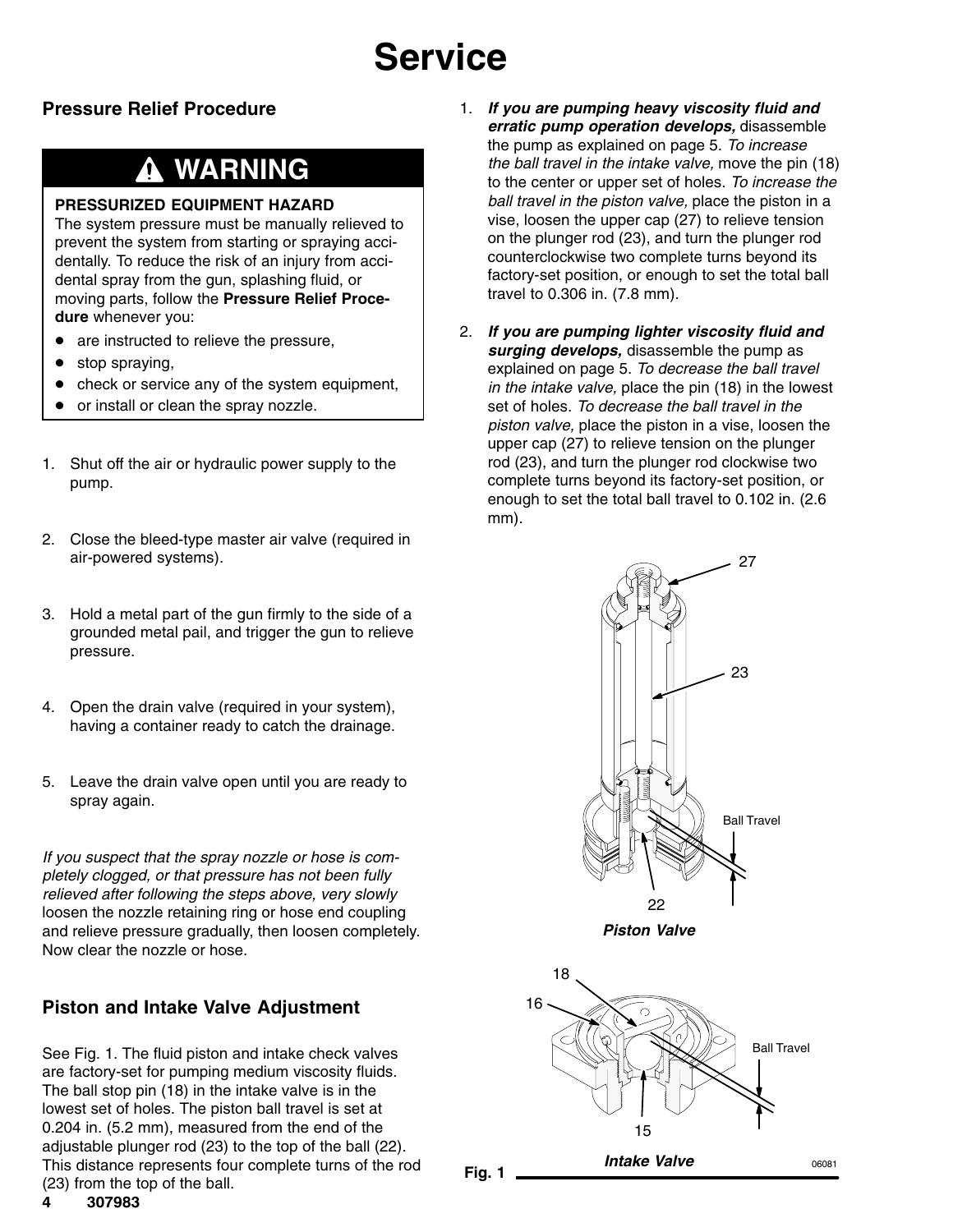### **Before you start:**

- 1. Have all necessary repair parts on hand. Recommended spare parts are marked in the parts list with a check mark, for example  $(3/4)$ .
- 2. Packing Repair Kits are available for some pumps. See the parts list for your pump to order the correct kit. Use all the new parts in the kit for the best results. Kit parts are indicated in the parts list with an asterisk, for example (5\*).
- 3. Always replace the glands when replacing the packings, whether or not you use a repair kit.
- 4. Use a compatible solvent to clean parts. Inspect for wear or damage and replace parts as needed.
- 5. Use light, waterproof grease wherever lubrication is recommended.

### **Disassembly** (See Fig. 2)

### **WARNING**

To reduce the risk of serious injury whenever you are instructed to relieve pressure, always follow the **Pressure Relief Procedure** on page 4.

- 1. Flush the pump, if possible. **Relieve the pressure.**
- 2. Disconnect the air and fluid lines. Remove the pump from its mounting and clamp it in a vise. Disconnect the displacement pump from the motor as explained in your separate pump manual.
- 3. Loosen the packing nut/wet-cup (1). Unscrew and remove the four tie bolts (30) and lockwashers (31). Pull the intake valve housing (14) off the pump.
- 4. Remove and inspect the intake valve gasket (17). Unscrew the retainer and seat assembly (16) from the intake valve housing (14). Remove the ball stop pin (18), noting which holes it is in. Remove the intake valve ball (15). *Handle the ball carefully as it can be easily damaged*.
- 5. Clean all parts of the intake valve and inspect carefully for wear or damage. Inspect the seat (C) of the retainer and seat assembly (16), but do not attempt to remove it. If the seat is worn or damaged, replace the entire retainer and seat assembly.
- 6. Pull the pump cylinder (9) straight off the outlet housing (24), being careful not to tilt it until it is clear of the displacement rod (8) and piston assembly (B).
- 7. Inspect the polished inner surface of the cylinder (9) for scoring, wear or damage by running a finger over the surface or holding the part up to a light at an angle. Replace if necessary.
- 8. Remove the three screws (19) and washers (20), and disassemble the piston. *Be very careful when handling the ball (22) and seat (13) as they can be very easily damaged.* Clean all parts and inspect carefully for wear or damage. See Fig. 4.
- 9. Unscrew the packing nut/wet-cup (1) from the outlet housing (24). Pull the displacement rod (8) down out of the outlet housing. Remove and inspect the outlet housing gasket (7).
- 10. Push the throat packings and glands (A) out of the outlet housing (24). Clean the outlet housing and throat packings, and inspect for wear or damage.
- 11. Inspect the polished outer surface of the displacement rod (8) for scoring, wear or damage by running a finger over the surface or holding the part up to a light at an angle. Replace if necessary.
- 12. **Do not disassemble the displacement rod assembly unless necessary.** Before disassembling, carefully measure how far the adjustable plunger rod (23) protrudes from the lower cap (10). This determines the amount of piston ball (22) travel. Screw the plunger rod (23) out of the displacement rod assembly, and inspect the o-rings (3) in place. Disassemble the upper and lower caps (27, 10) from the displacement rod (8). Inspect the o-rings (4) in place.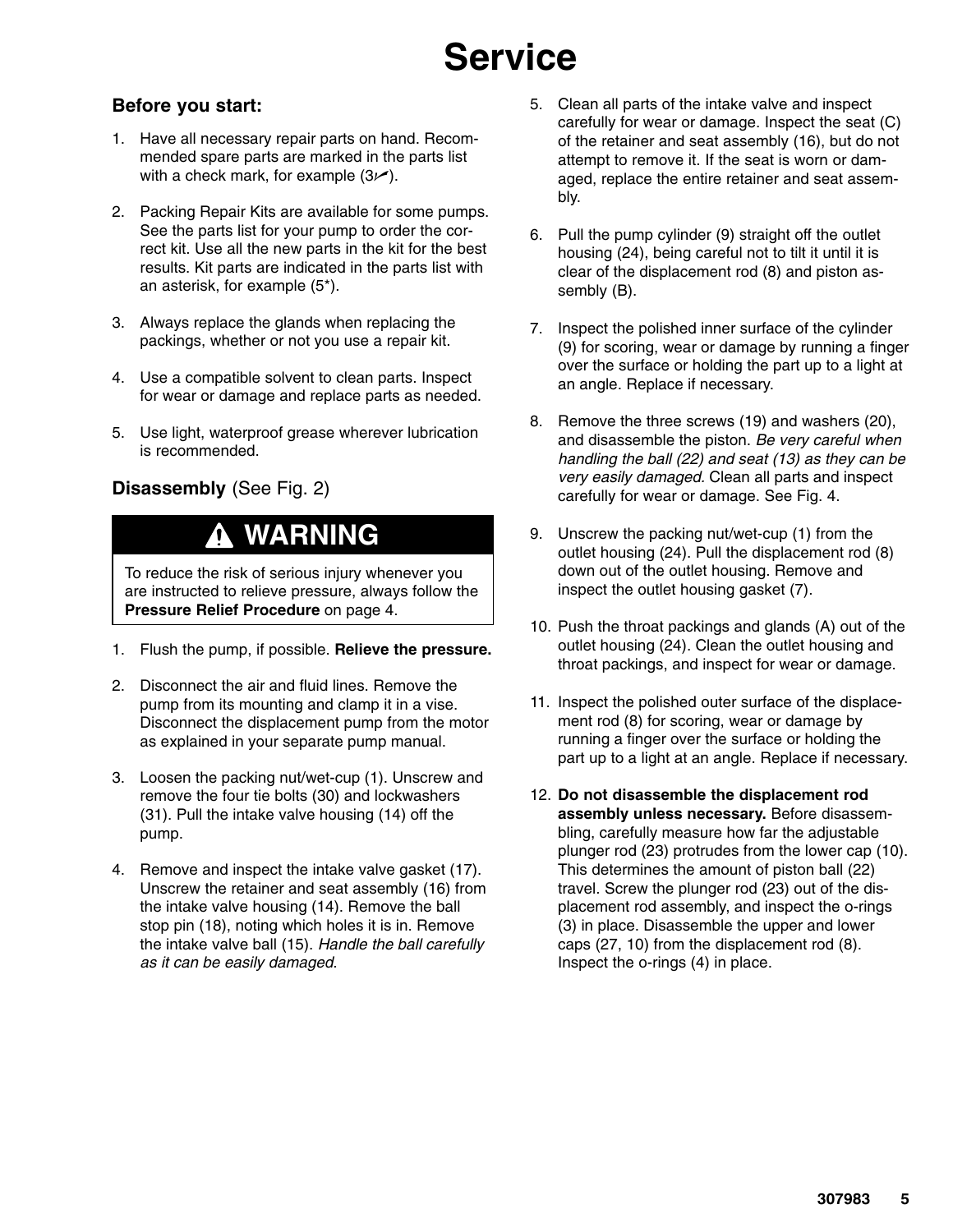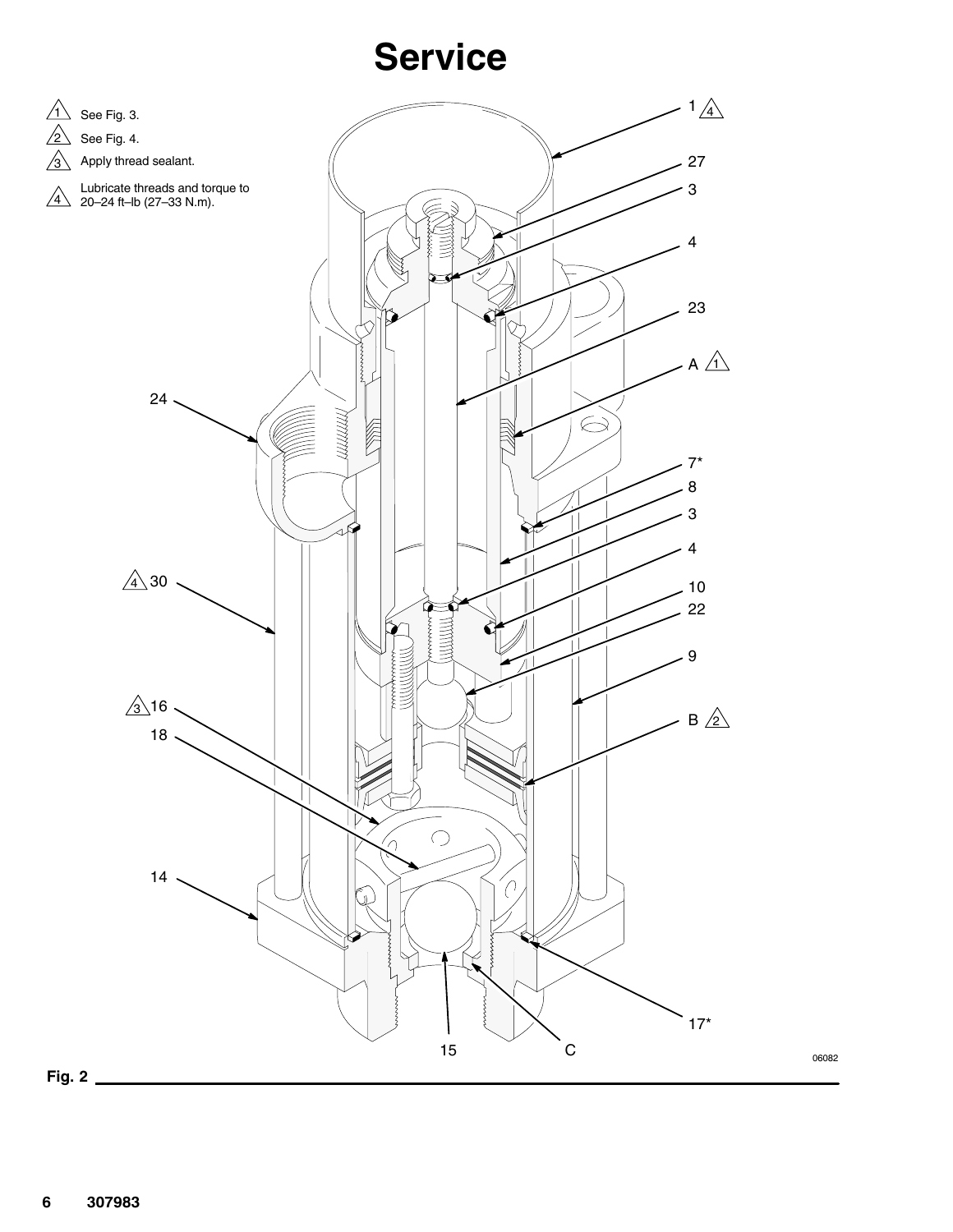### **Reassembly** (See Fig. 2)

- 1. Lubricate the packing nut threads and all packings and seals with silicone-free lubricant, such as no. 2 lithium-base grease, before reassembling.
- 2. If it was necessary to disassemble the displacement rod assembly, reassemble the upper and lower caps (27, 10) and the plunger rod (23) to the displacement rod (8). Screw the plunger rod through the lower cap until it protrudes the required distance as was recorded in step 12 of **Disassembly.**
- 3. Install the male gland, v-packings, and female gland in the outlet housing (24), as shown for your pump model (see Fig. 3). Install the v-packings one at a time, with the lips facing down.
- 4. Install the gasket  $(7^*)$  in the outlet housing  $(24)$ . Loosely install the packing nut/wet-cup (1). Insert the displacement rod assembly in the bottom of the outlet housing and push it up until the threads of the upper cap (27) are roughly level with the top of the packing nut/wet-cup. (This makes it easier to connect the coupling nut when the displacement pump is reinstalled on the motor.)

1 Apply sealant to male threads and torque to 80–90 ft–lb (108–122 N.m).

- $\sqrt{2}$  Lips of v-packings must face down.
	- Lubricate threads and torque to 20–24 ft–lb (27–33 N.m).
- Lubricate.

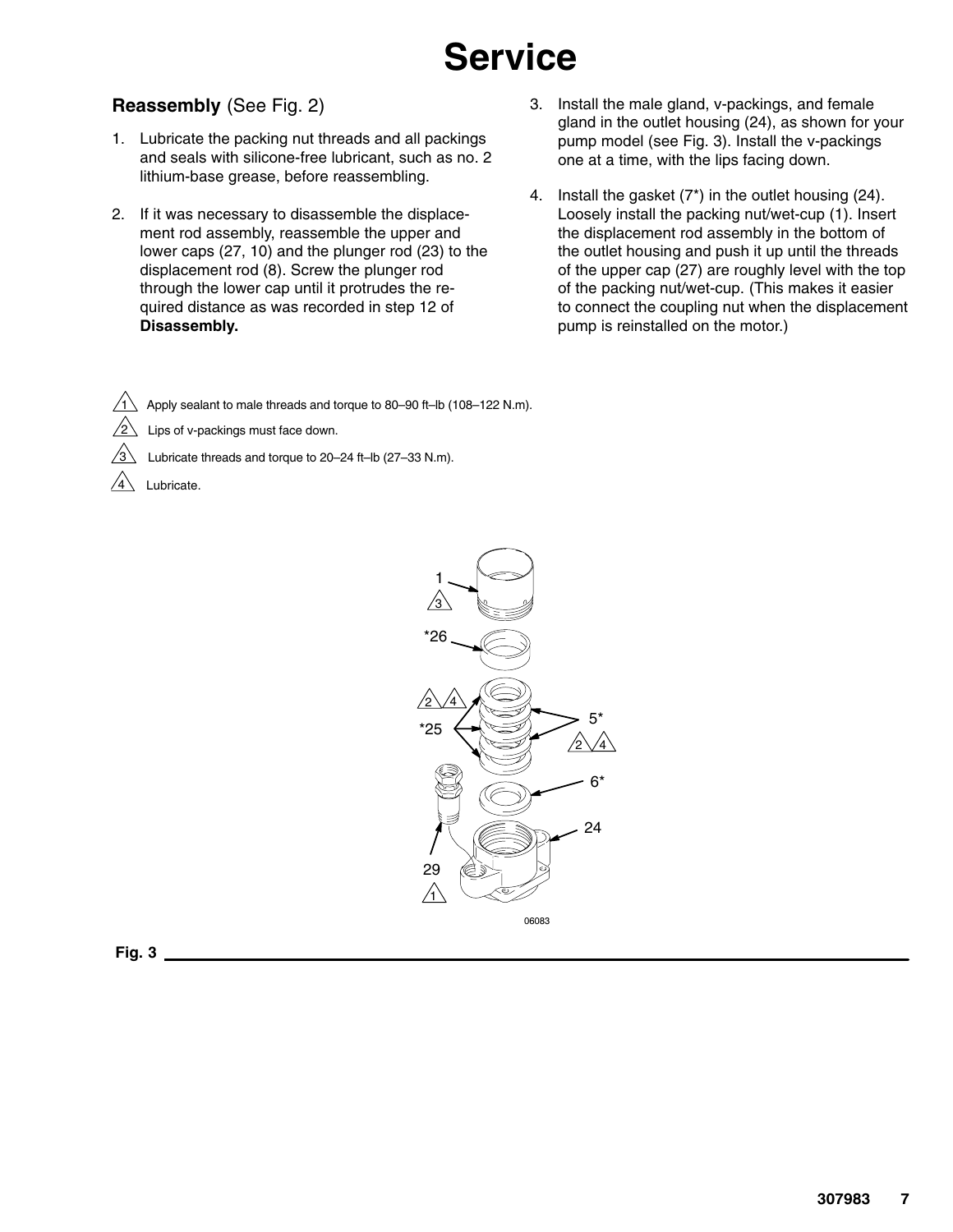- 5. Place a washer (20) on each of the three screws (19). Assemble the piston as shown for your pump model (see Fig. 4). Place the piston valve seat (13) in the center of the piston assembly so its lip bottoms out. Continue stacking the parts on the screws (19) as shown. Place the piston ball (22) on the seat (13).
- 6. Place a piston spacer (42) on each of the screws (19). Apply thread sealant to the screws and screw the piston assembly into the lower cap (10). Torque the screws (19) to 240–300 in-lb (27–34 N.m). See Fig. 4.
- 7. Carefully guide the cylinder (9) over the piston assembly and displacement rod until it seats in the outlet housing (24). See Fig. 2.
- 8. Apply thread sealant and screw the retainer and seat assembly (16) into the intake valve housing (14). Install the gasket (17\*) on the intake valve housing.

 $\sqrt{1}$  Apply thread sealant and torque to 240–300 in–lb (27–34 N.m).



#### **Fig. 4**

9. Place the intake valve ball (15) on the seat of the retainer and seat assembly (16). Install the ball stop pin (18) in the same set of holes from which it was removed. (To readjust ball travel, see **Piston and Intake Valve Adjustment** on page 4.)

- 10. Lubricate the tie bolts (30) and install a lockwasher (31) on each. Install the tie bolts through the intake valve housing (14) and up into the outlet housing (24). Torque oppositely and evenly to 20–24 ft-lb (27–33 N.m).
- 11. Torque the packing nut/wet-cup (1) 20–24 ft-lb (27–33 N.m); do not overtighten or you may damage the packings. Reconnect the displacement pump to the motor as explained in your separate pump manual. Reconnect the ground wire if it was disconnected during service.
- 12. Fill the packing nut/wet-cup (1) 1/2 full of Graco Throat Seal Liquid or a compatible solvent. Reconnect all hoses and return the pump to operation.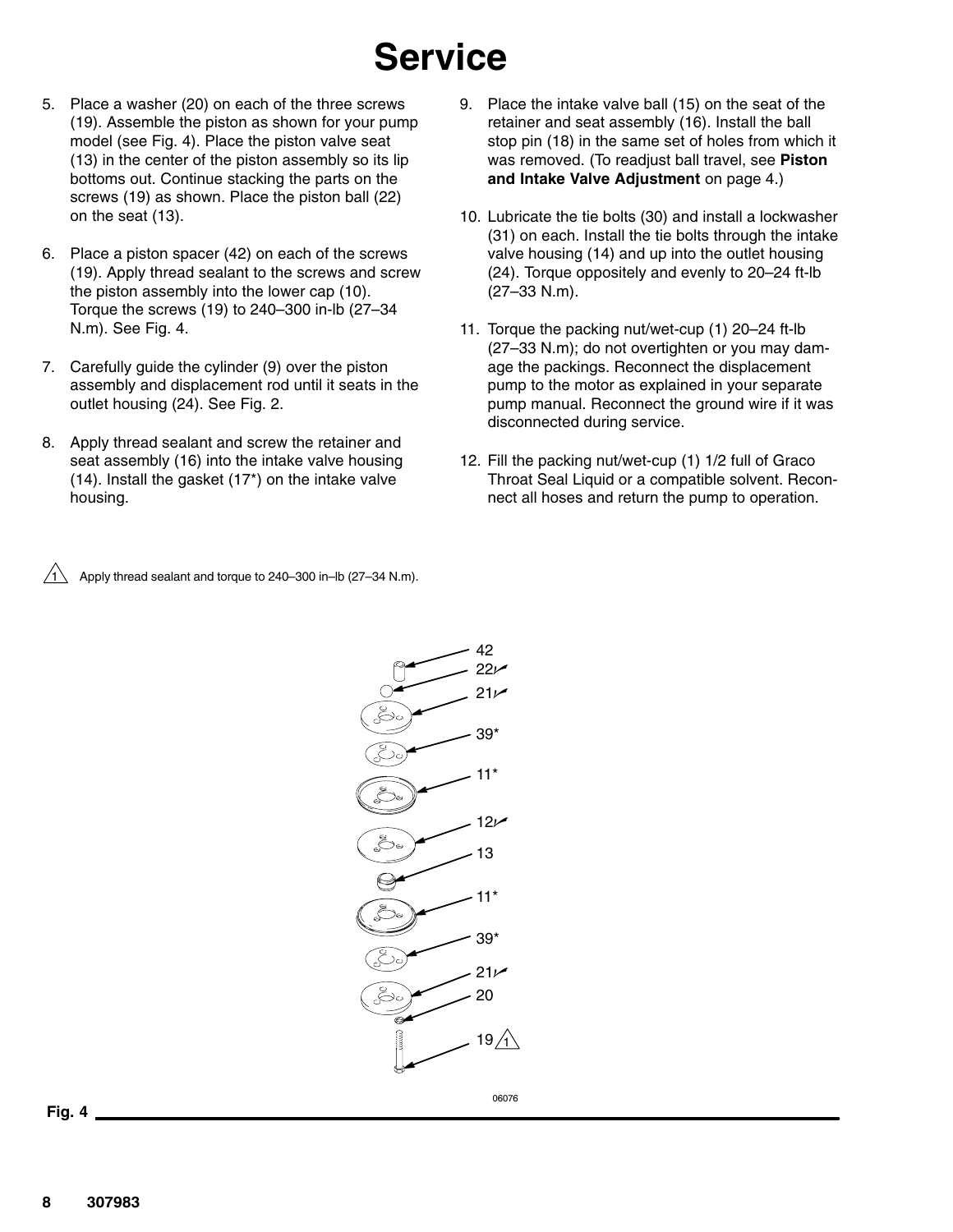## **Parts**

### **Model 223177, Series D UHMWPE and Leather Packed**

| Ref<br>No.      | Part<br>No. | <b>Description</b>                        | Qty | Ref<br>No.         | Part<br>No.               | <b>Description</b>                                       | Qty |
|-----------------|-------------|-------------------------------------------|-----|--------------------|---------------------------|----------------------------------------------------------|-----|
|                 | 180949      | PACKING NUT/WET-CUP                       |     | 22 <sub>k</sub>    | 100279                    |                                                          |     |
| 1.              |             |                                           |     |                    |                           | BALL, piston; steel;                                     |     |
| 3 <sub>k</sub>  | 106555      | O-RING; fluoroelastomer                   | 2   |                    | 185651                    | 7/8" (22 mm) diameter                                    |     |
| 4 <sub>k</sub>  | 108832      | O-RING; fluoroelastomer                   | 2   | 23                 |                           | ROD, plunger, adjustable                                 |     |
| $5^*$           | 166489      | V-PACKING; leather                        | 2   | 24                 | 180932                    | HOUSING, outlet, pump                                    |     |
| $6*$            | 185662      | GLAND, male                               |     | $25*$              | 185647                    | V-PACKING; UHMWPE                                        | 3   |
| $7^*$           | 171168      | GASKET; nylon                             |     | $26*$              | 185648                    | GLAND, female                                            |     |
| 8               | 185650      | ROD, displacement                         |     | 27                 | 190067                    | CAP, rod, upper                                          |     |
| 9               | 24C503      | CYLINDER, pump                            |     | 29                 | 190176                    | UNION, adapter, straight;                                |     |
| 10              | 161743      | CAP, rod, lower                           |     |                    |                           | 1" npt(m) x 1" npsm(f) swivel                            |     |
| $11*$           | 185630      | PACKING, cup; UHMWPE                      |     | 30                 | 110349                    | BOLT, hex hd; 3/8-16 unc-2a x                            |     |
| 12 <sub>k</sub> | 160019      | WASHER, back-up                           |     |                    |                           | 9" (229 mm) long                                         | 4   |
| 13              | 180944      | SEAT, piston valve                        |     | 31                 | 100133                    | LOCKWASHER; 3/8" (10 mm) size                            | 4   |
| 14              | 180930      | HOUSING, intake valve                     |     | $39*$              | 185917                    | GASKET, piston; cellulose fiber                          | 2   |
| 15 <sub>k</sub> | 101178      | BALL, intake; steel;                      |     | $40\blacktriangle$ | 172479                    | TAG, warning (not shown)                                 |     |
|                 |             | 1-1/4" (31.8 mm) diameter                 |     | 42                 | 160016                    | SPACER, piston                                           | з   |
| 16              | 205061      | RETAINER and SEAT, intake valve           |     | $44 \triangle$     | 179761                    | TAG, warning (not shown)                                 |     |
| $17*$           | 171177      | GASKET; nylon                             |     |                    |                           | These parts are included in Repair Kit 223320, which may |     |
| 18              | 160006      | PIN, straight                             |     |                    | be purchased separately.  |                                                          |     |
| 19              | 101529      | SCREW, hex hd;                            |     |                    |                           |                                                          |     |
|                 |             | $3/8 - 16 \times 2 - 3/4$ " (70 mm) long; |     |                    |                           |                                                          |     |
|                 |             | w/nylon locking patch                     | 3   |                    |                           | Keep these spare parts on hand to reduce down time.      |     |
|                 |             |                                           |     |                    |                           |                                                          |     |
| 20              | 171163      | WASHER, flat                              | 3   |                    |                           | Replacement Danger and Warning labels, tags and cards    |     |
| 21 <sub>k</sub> | 185964      | WASHER, piston                            | 2   |                    | are available at no cost. |                                                          |     |



06076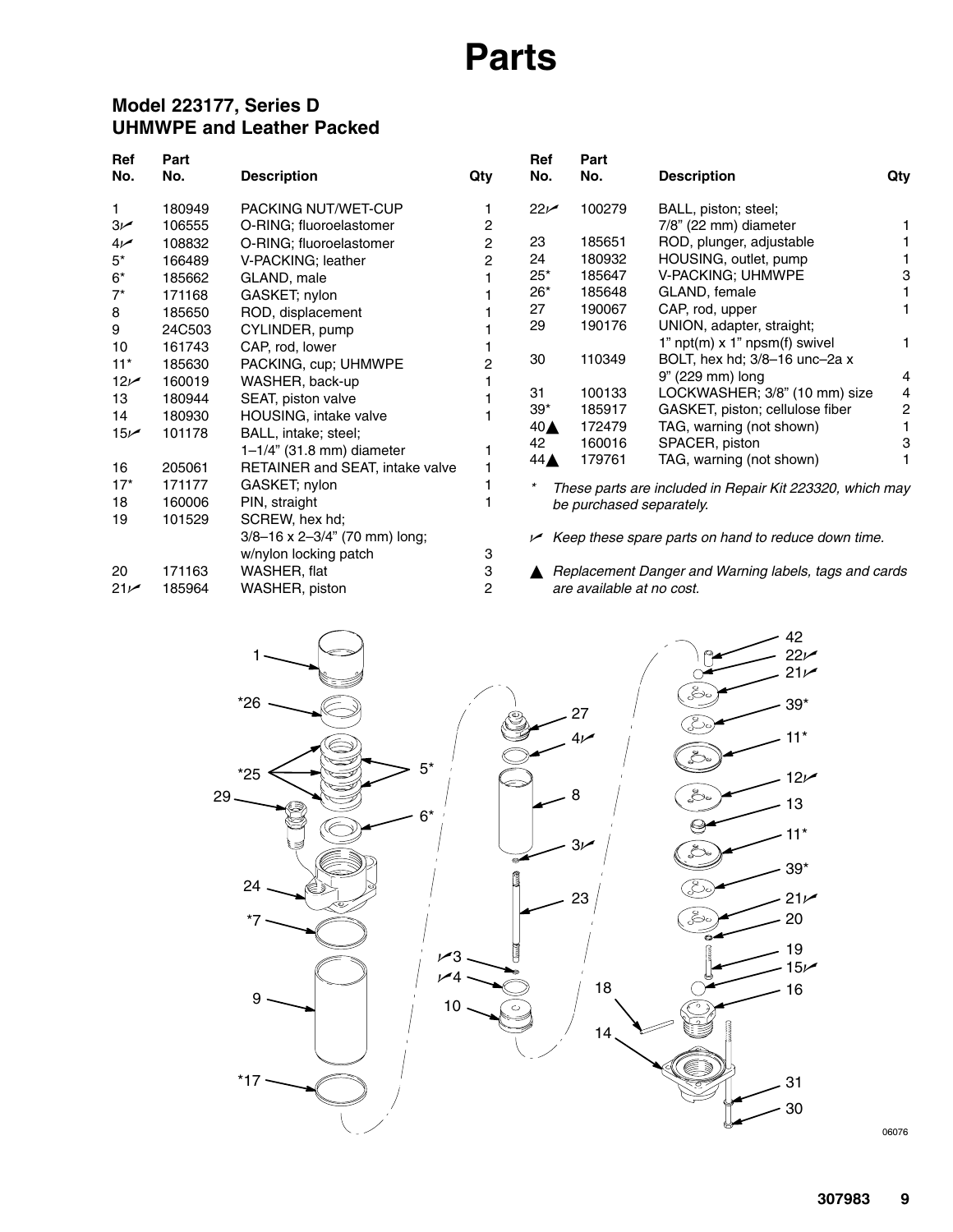# **Conversion Kit**

### **223321 CONVERSION KIT**

(Must be purchased separately)

Converts the pump to PTFE throat packings.

| <b>Description</b>      | Qtv           |
|-------------------------|---------------|
| Female Gland            | 1             |
| Male Gland              | 1             |
| V-Packing; PTFE         | 5             |
| Cup Packing; UHMWPE     | $\mathcal{P}$ |
| Gasket; nylon           | 1             |
| Gasket; nylon           | 1             |
| Gasket; cellulose fiber | 2             |
|                         |               |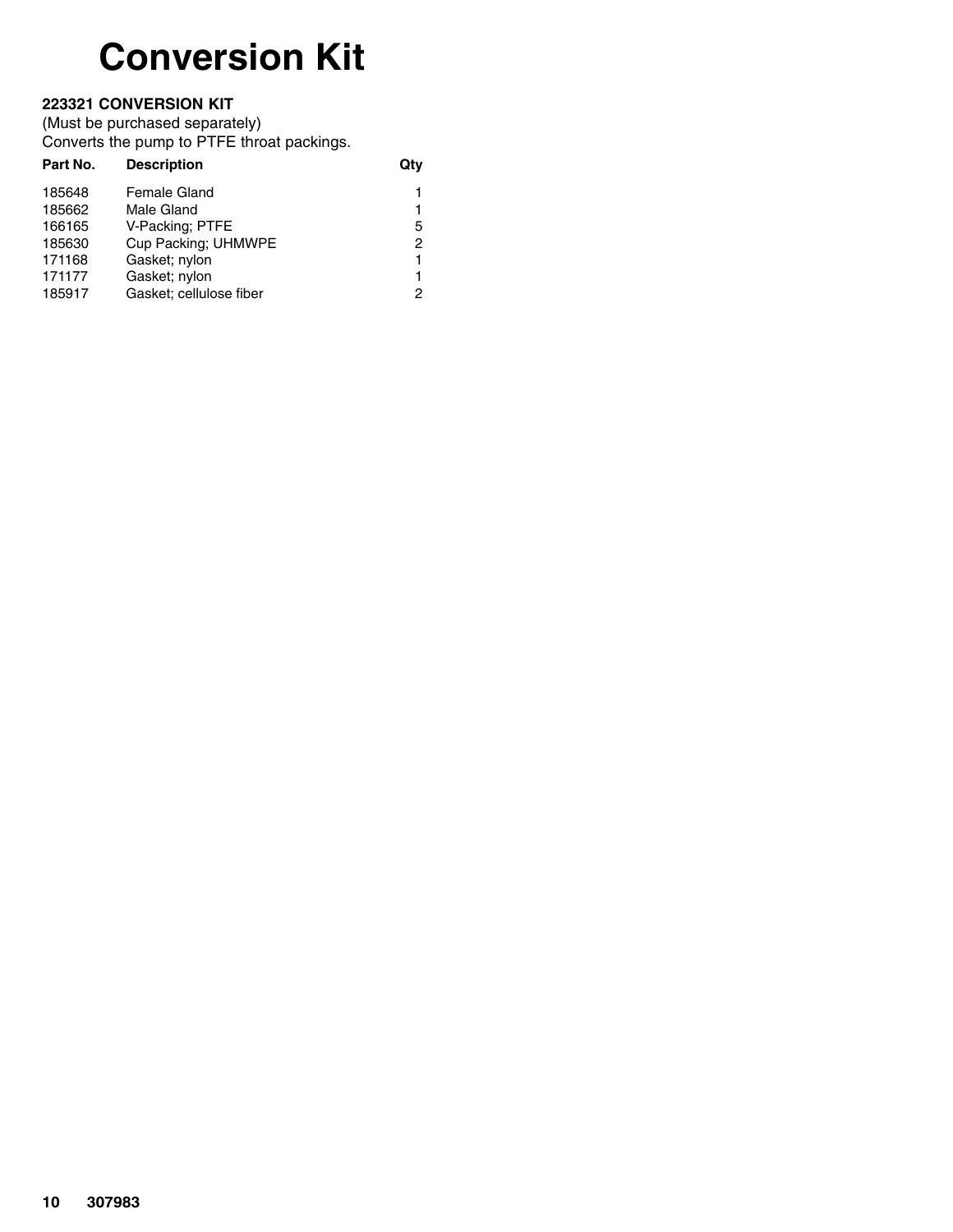# **Technical Data**

| Category                        | Data                                                                                                                                                                                                 |
|---------------------------------|------------------------------------------------------------------------------------------------------------------------------------------------------------------------------------------------------|
| <b>Maximum Working Pressure</b> | 400 psi (28 bar)                                                                                                                                                                                     |
| Wetted Parts:                   | Ductile Iron; Carbon Steel; 17-4 PH and 304 Stainless Steel; Cadmium, Zinc,<br>and Nickel Plating; Nitralloy; fluoroelastomer; Cellulose Fiber; Leather;<br>Ultra-High Molecular Weight Polyethylene |